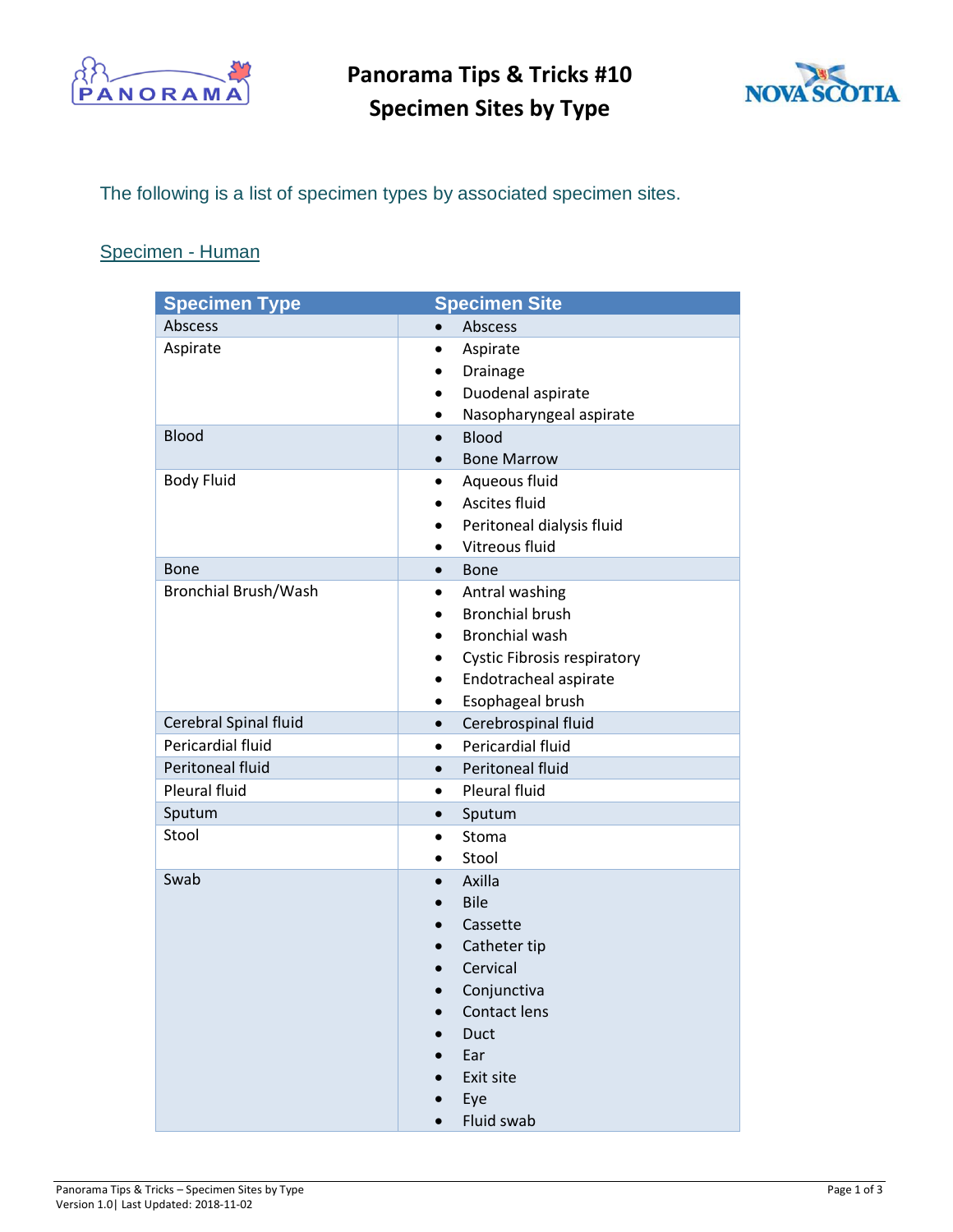

## **Panorama Tips & Tricks #10**



## **Specimen Sites by Type**

| <b>Specimen Type</b> | <b>Specimen Site</b>              |
|----------------------|-----------------------------------|
|                      | Genital                           |
|                      | Groin<br>$\bullet$                |
|                      | Incision<br>$\bullet$             |
|                      | Intravenous catheter<br>$\bullet$ |
|                      | Lens<br>$\bullet$                 |
|                      | Lesion                            |
|                      | Lid(s)                            |
|                      | Nasopharyngeal swab<br>$\bullet$  |
|                      | <b>Nose</b><br>$\bullet$          |
|                      | Nose and Groin                    |
|                      | Oral<br>$\bullet$                 |
|                      | Penis                             |
|                      | Perineum                          |
|                      | Rectal swab<br>$\bullet$          |
|                      | <b>Sinus</b><br>$\bullet$         |
|                      | Skin                              |
|                      | Throat<br>$\bullet$               |
|                      | Throat washing<br>$\bullet$       |
|                      | Ulcer                             |
|                      | Urethral<br>$\bullet$             |
|                      | Vaginal<br>$\bullet$              |
|                      | Vaginal Ano-rectal                |
|                      | Vesicle<br>$\bullet$              |
|                      | Wound<br>$\bullet$                |
| Synovial fluid       | Joint fluid<br>$\bullet$          |
| <b>Tissue</b>        | <b>Biopsy</b><br>$\bullet$        |
|                      | Cornea<br>$\bullet$               |
|                      | Corneal biopsy<br>$\bullet$       |
|                      | Corneal rim<br>$\bullet$          |
|                      | Corneal scraping                  |
|                      | Scleral buckle<br>$\bullet$       |
|                      | <b>Tissue</b><br>$\bullet$        |
| Unknown              | Miscellaneous                     |
|                      | Organism<br>٠                     |
|                      | Unknown<br>$\bullet$              |
| Urine                | Catheter urine<br>$\bullet$       |
|                      | Cystoscopic urine                 |
|                      | Midstream urine                   |
|                      | Nephrostomy urine                 |
|                      | Urine<br>$\bullet$                |